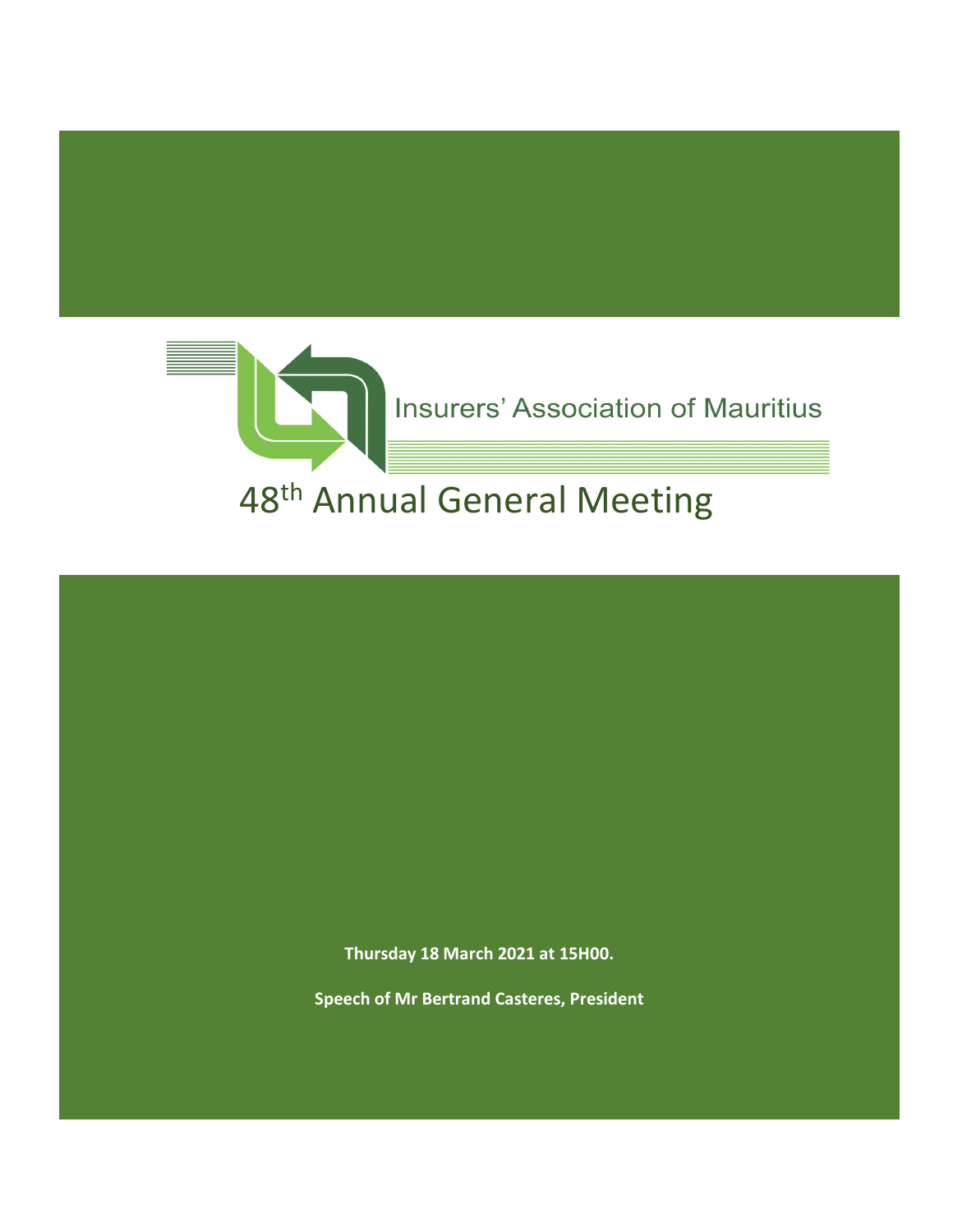Dear members

Before elaborating on the Association's activities during the past year, I would like to mention some important aspects of the insurance industry in the wake of the COVID – 19 pandemic.

2020 has been a very challenging year, not just for the insurance industry, but for the economy and society at large.

The positive performance and trend witnessed by the insurance industry over the past years, unfortunately, shifted to a less positive one in 2020 due to COVID-19 which is still impacting our industry, the economy and society in multiple ways. Now with a second wave, we all hope that matters will not get worse.

However, COVID-19 did serve as a watershed moment for the insurance industry, accelerating our digitization efforts and challenging us to better understand our customers' needs.

We were forced to quickly roll out short-term solutions to meet the immediate needs of our customers and at the same time, we have had to take stock of the likely long-term effects of the pandemic.

I commend the members of the Association for having been quick to adapt and respond to the various challenges and today we are all more agile to face the second wave that is current affecting Mauritius.

The responses of our members to the COVID-19 pandemic have highlighted our inherent resilience and adaptability and we are leaving no stone unturned to continue to serve our customers, our employees and our communities.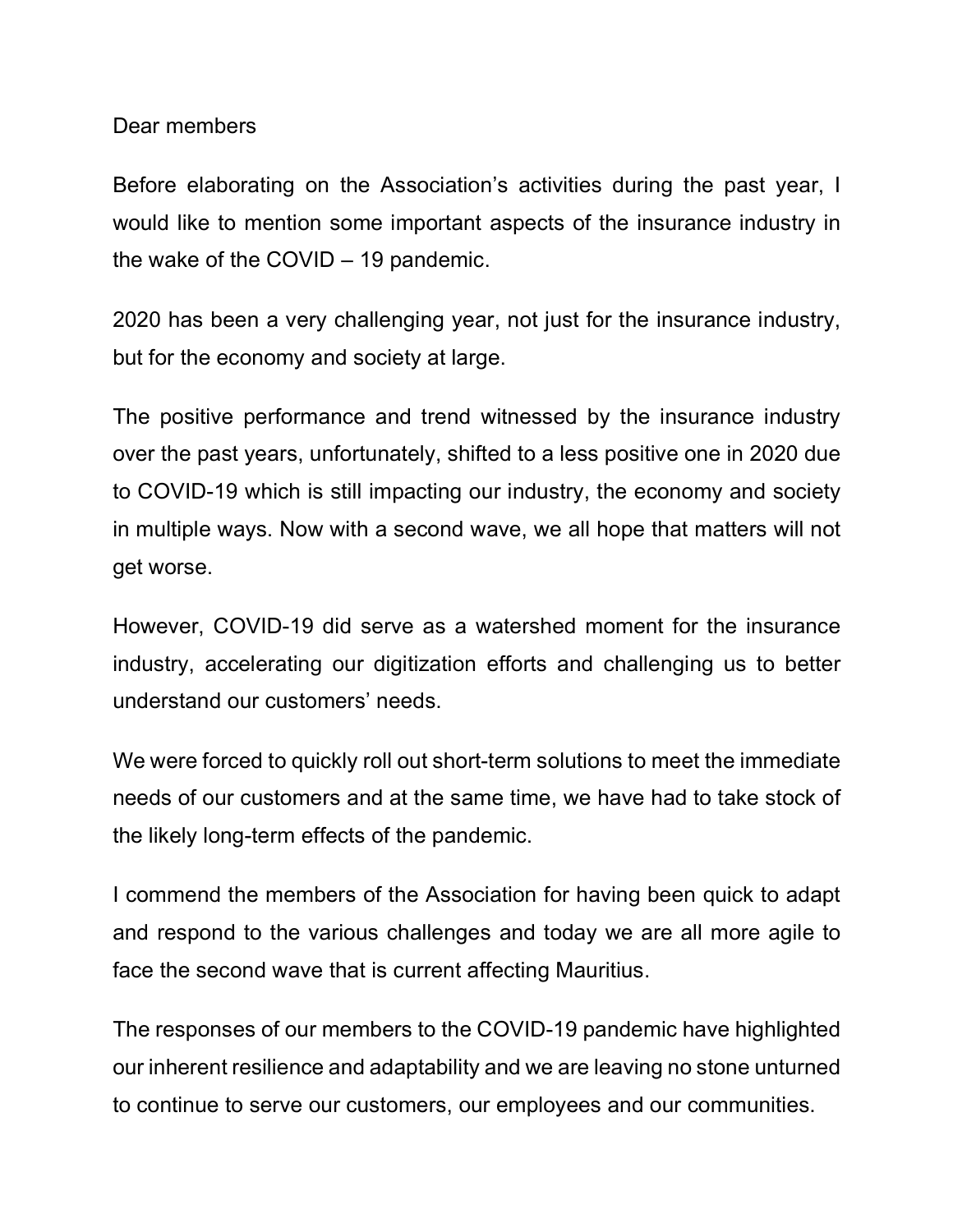We have emerged as a strong force that is likely to contribute substantially to the recovery of the economy and society in the wake of the COVID-19 pandemic.

Coming back to the association's activities during the year under review, it will not be possible for me to detail every single activity that required our attention. I will therefore highlight on what I believe are key areas and milestones in which we played a part.

On the long-term business, it is good to remind that, for life insurers, business interruption and the decline of the stock market had a huge impact on policy holders' earnings from investment portfolios.

Our main involvement during the year under review was on the tax reforms for long term insurance and pension.

One must agree that there are indeed economic benefits that are derived from a dynamic life insurance industry. The life insurance and pension industry, in many countries, is a driver of economic growth and important to the overall health and financial well-being of the country.

Long-term insurers are vital to an efficiently functioning modern economy and society as they contribute to both long-term economic growth and improved living standards.

The growing expectations from our citizen and higher standard of living are calling for increased reliance on the state by private individuals when they reach retirement age. In the light of the reforms undertaken in the last government budget, private individuals should also be encouraged to take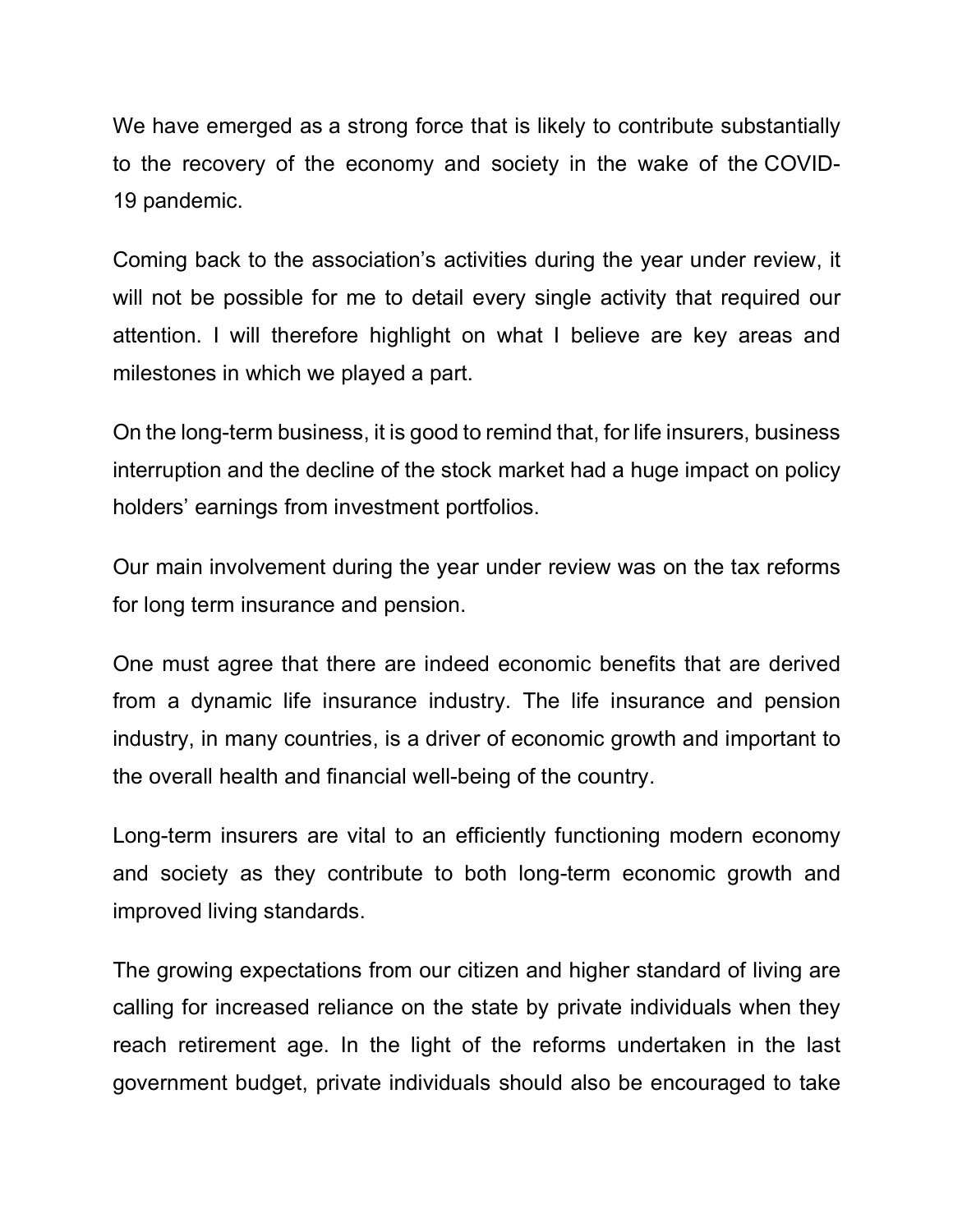greater responsibility for their future well-being. This is extremely important to alleviate the future burden of pension provision on public funds. Social security benefits and government pensions must be supplemented by work place retirement plans, personal savings and investments for most workers to achieve adequate income security in retirement.

The association recommends the reintroduction of a tax incentive to encourage long term savings in pension. The case for pension products is even more compelling as the proceeds are again taxed at retirement. There is in effect a tax disincentive to save towards retirement.

Another area where we focused our attention was on the issue of primary dealership. Since March 2017, insurance companies can no longer buy government bonds directly from the Bank of Mauritius, and instead, they have to buy these instruments from Primary Dealers. In a nut shell, this means that insurance companies are required to buy the already low-yielding government bonds at further lower yields from the Primary Dealers.

Consequently, for insurance companies, low investment returns are impacting on their solvency levels.

It is fundamental, to include insurance companies in the list of primary dealers as they are the ones who carry most of the investable assets in the country and are responsible for the pension and investment funds of all companies trading in Mauritius.

On the general insurance business, we would agree that claims losses in 2020 were manageable. However, the effect in 2021 and over will be broad and will touch on multiple lines of business such as motor, travel, commercial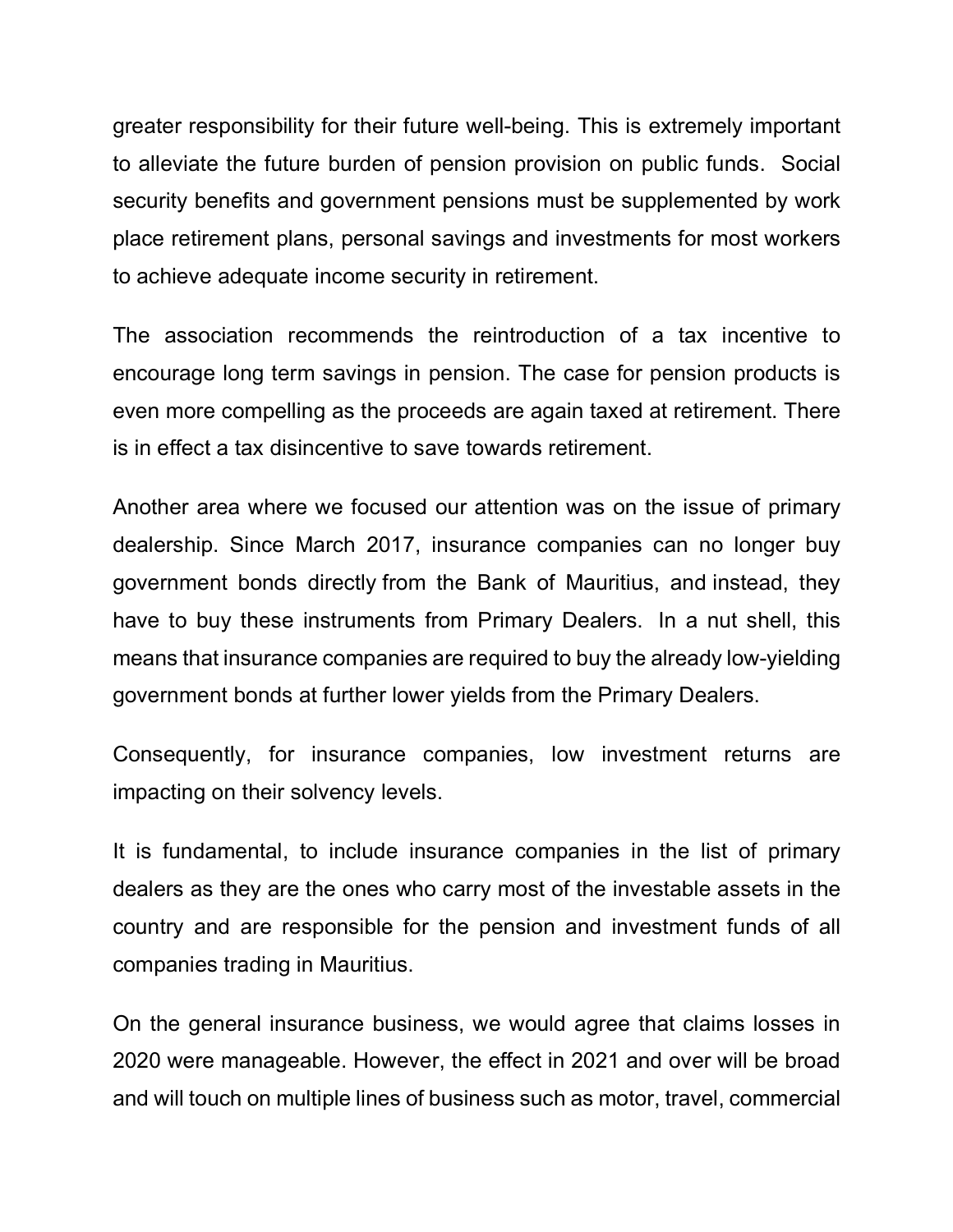property policies (including business insurance and business interruption coverage), director and officers liability policies, and health insurance.

In 2020, we once again devoted considerable time and effort aimed at improving many aspects of motor insurance and road safety such as reforms on total loss and motor surveyors, the efficiency of the Motor Vehicle Insurance Arbitration Committee, the improvement of competition on spare parts, the review of the mandate of the hit and run fund amongst others.

However, in order to ensure the efficiency and effectiveness of proposed reforms in this sector, the centralised information exchange system under the aegis of the FSC is paramount and will need to be accelerated.

Moreover, the new insurance Code of Practice which provide clear and consistent standards for the insurance industry for a more informed relationship between insurers and their policyholder shall be enforced to improve policyholders' confidence and trust in the insurance industry.

It is important for one to realise that a road accident is a traumatic experience for the victims and their families and unfortunately there are many bodily injury victims of road accidents which do not fall under the ambit of an insurance policy. The association recommends that the mandate of the Hit and Run Fund be reviewed to a motor vehicle accident fund with wider scope and coverage for the benefits of society.

Another important area which retained the attention of the association in 2020 is fair Competition that would contain costs, improve quality, and discourage malpractices.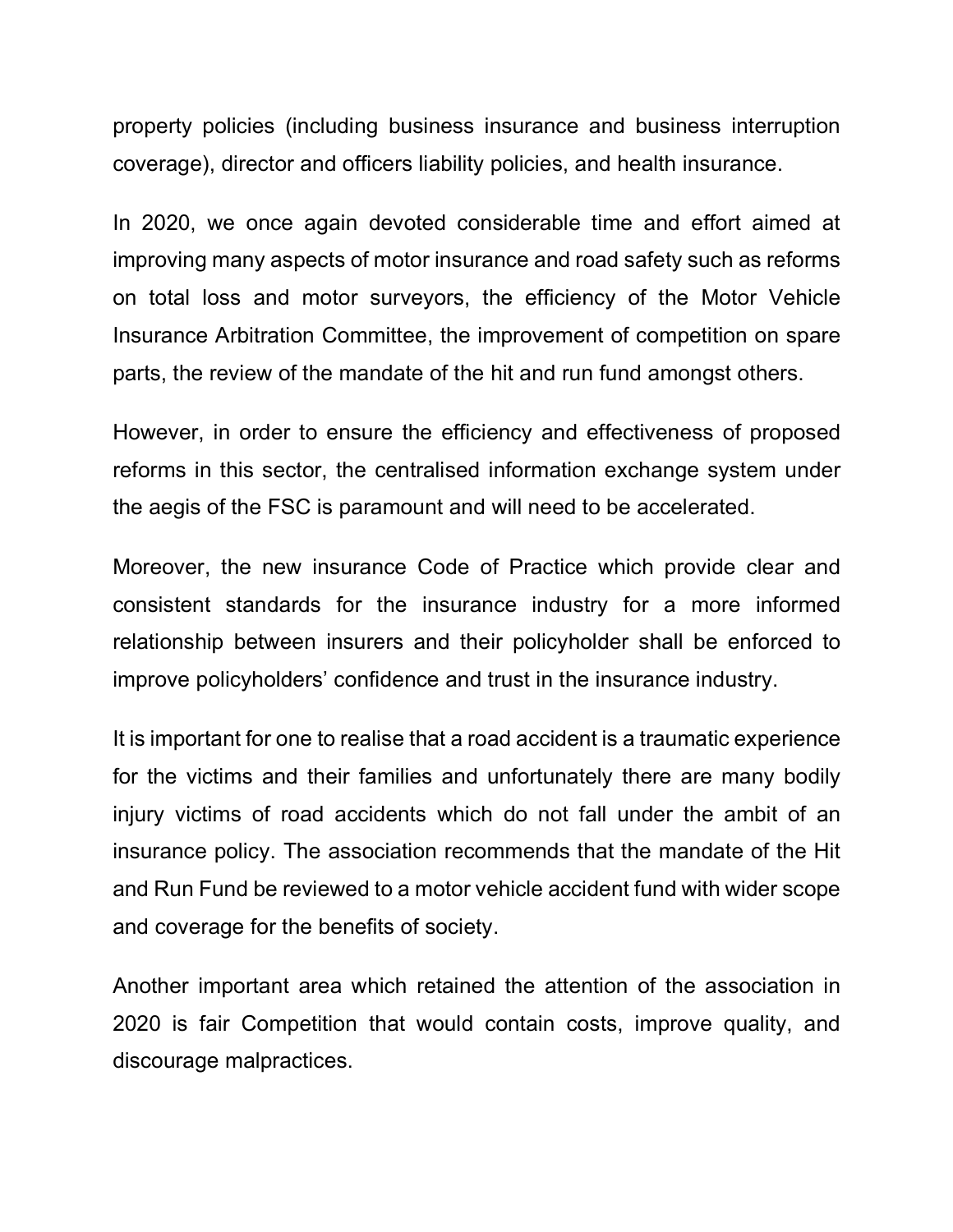The exclusivity of spare parts by motor dealers may lead to a position of monopoly and anti-competitive behaviour. This is sometimes reflected by the unavailability and pricing of spare parts on the local market.

Our members have reported many cases where very high mark-up of around 300 to 500% are being practiced. This is indeed a serious issue. On one hand it can lead to a high increase in premium and on the other hand, even worse, for repairs not falling under the ambit of an insurance policy, this can lead to manipulation of damaged or near to fit spare parts which is a very hazardous road safety issue.

The unavailability of spare parts on the local market is also a serious concern for insurers which eventually impacts on the claims process and cost of claims. It will unfortunately become increasingly difficult for insurers to meet the expected level of customer service while containing reinstatement costs.

Moving forward, the Association will continue to push for reforms to be undertaken to strengthen the insurance sector in terms of risk management framework, improve market penetration for both long term and general insurance, implement existing and new initiatives to improve motor insurance practice and road safety and drive progress through technology and innovations.

On behalf of the Managing Committee, I would like to thank Mr Vasish Ramkhalawon, our Secretary General, Ms Sabrina Claite, Personal Assistant, members of subcommittees and working groups for their contribution and active participation. Let's together strive for greater success ahead.